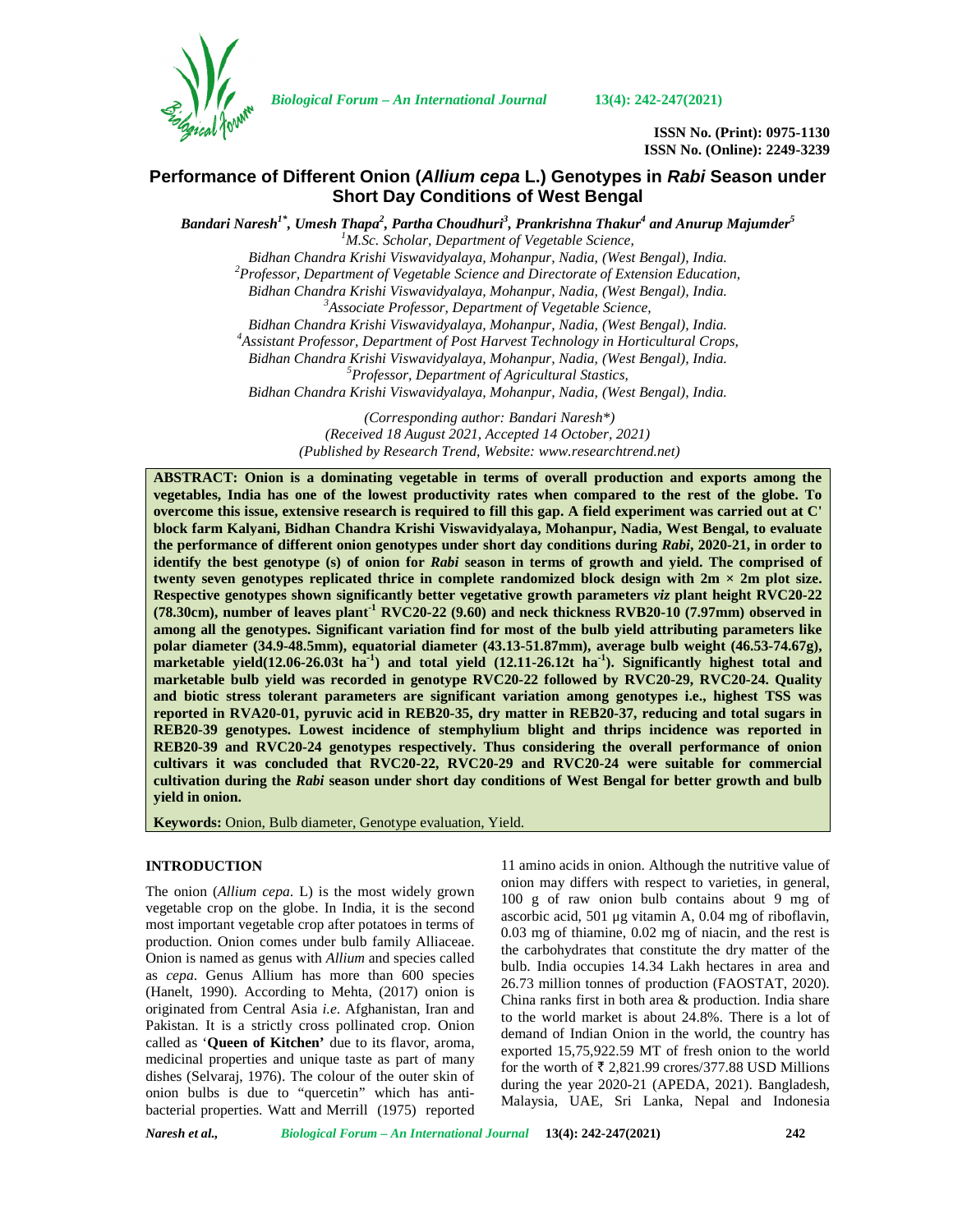countries are the major markets of Indian onion. In India Maharashtra top most producing state its share about 32.6% to Indian onion industry, next followed by Madhya Pradesh (17.6%), Karnataka (14%), and Gujarat (9%) NHB, (2020). However, productivity of the crop is very low i.e. 14.21tons/ha as compared to USA (66.82), South Korea (65.68tons/ha), China (22.08tons/ha) (FAOSTAT, 2020) huge gap between production and productivity in India because of absence improved varieties, Improper agronomic practices and post harvest losses. A rigorous evaluation is required to identify the best performing genotypes in terms of production and quality aspects. To remain competitive, we must increase productivity by gearing up in research and development.

## **MATERIALS AND METHODS**

The experiment was carried out in Bidhan Chandra Krishi Viswavidyalaya "C" Block Farm in Kalyani, Nadia, West Bengal. The farm lies quite close to the Tropic of Cancer, with latitude of 22.89°N and longitude of 88.45°E. The location is about 9.75 meters above sea level. The experimental material consists of twenty seven genotypes of onion (*Allium cepa* L.) in randomized block design with three replications, each with a plot size of 2m×2m and a spacing of 15cm (rowrow)  $\times$ 10cm (plant-plant) and the observations were recorded from ten randomly selected plants of each plot. ICAR-Directorate of Onion & Garlic Research, Rajgurunagar, Pune, Maharashtra, provided all twenty seven genotypes. According Santra *et al.*, (2017) recommended package of operations comprised applying nitrogen, phosphorus, and potassium (N: P: K) at rates of 120: 50: 100 kg/ha. Half of the N dose, as well as the full doses of P and K, were supplied at the time of transplantation, and with the remaining N dose provided 30 and 45 days later.

| Sr.No. | <b>Genotypes</b> | <b>Source</b>                 |
|--------|------------------|-------------------------------|
| 1.     | <b>RVA20-01</b>  | ICAR-DOGR, Rajgurunagar, Pune |
| 2.     | RVA20-03         | ICAR-DOGR, Rajgurunagar, Pune |
| 3.     | RVA20-05         | ICAR-DOGR, Rajgurunagar, Pune |
| 4.     | RVA20-07         | ICAR-DOGR, Rajgurunagar, Pune |
| 5.     | RVA20-09         | ICAR-DOGR, Rajgurunagar, Pune |
| 6.     | RVA20-12         | ICAR-DOGR, Rajgurunagar, Pune |
| 7.     | RVA20-14         | ICAR-DOGR, Rajgurunagar, Pune |
| 8.     | RVA20-19         | ICAR-DOGR, Rajgurunagar, Pune |
| 9.     | RVB20-02         | ICAR-DOGR, Rajgurunagar, Pune |
| 10.    | RVB20-04         | ICAR-DOGR, Rajgurunagar, Pune |
| 11.    | RVB20-06         | ICAR-DOGR, Rajgurunagar, Pune |
| 12.    | <b>RVB20-08</b>  | ICAR-DOGR, Rajgurunagar, Pune |
| 13.    | RVB20-10         | ICAR-DOGR, Rajgurunagar, Pune |
| 14.    | RVB20-11         | ICAR-DOGR, Rajgurunagar, Pune |
| 15.    | RVB20-13         | ICAR-DOGR, Rajgurunagar, Pune |
| 16.    | RVB20-15         | ICAR-DOGR, Rajgurunagar, Pune |
| 17.    | RVB20-17         | ICAR-DOGR, Rajgurunagar, Pune |
| 18.    | <b>RVC20-20</b>  | ICAR-DOGR, Rajgurunagar, Pune |
| 19.    | RVC20-22         | ICAR-DOGR, Rajgurunagar, Pune |
| 20.    | RVC20-24         | ICAR-DOGR, Rajgurunagar, Pune |
| 21.    | RVC20-26         | ICAR-DOGR, Rajgurunagar, Pune |
| 22.    | RVC20-29         | ICAR-DOGR, Rajgurunagar, Pune |
| 23.    | REB20-31         | ICAR-DOGR, Rajgurunagar, Pune |
| 24.    | REB20-33         | ICAR-DOGR, Rajgurunagar, Pune |
| 25.    | REB20-35         | ICAR-DOGR, Rajgurunagar, Pune |
| 26.    | REB20-37         | ICAR-DOGR, Rajgurunagar, Pune |
| 27.    | REB20-39         | ICAR-DOGR, Rajgurunagar, Pune |

| Table 1: List of genotypes and source of collection. |  |
|------------------------------------------------------|--|
|------------------------------------------------------|--|

Sixteen observations were recorded during research study they are like growth parameters i.e. plant height and number of leaves was taken at 75DAT and days to maturity are counted that number days taken for maturity of the bulb. Yield and quality observations i.e. neck diameter, polar diameter, equatorial diameter, average bulb weight, double bulbs, marketable yield (t  $ha^{-1}$ ), total yield (t  $ha^{-1}$ ), Total soluble solids (TSS) were assessed using a hand refractometer model-PAL-3 and expressed in degree of BRIX (°B), reducing sugars (%) assessed according to Ranganna, (1986), total sugars (%) was determined by according to Dubois *et al*., (1956), pyruvic acid ( $\mu$  mole<sup>-1</sup>) was estimated according

to Anthon and Barrett, (2003) and The dry matter of the bulbs was measured and represented in percentages according to Nieuwhof *et al.* (1973) with a few modifications. Disease and pest screening i.e. according to Hashemi *et al*. (2005b) stemphylium blight (0- 9scale) and according to Feyissa Begna (2019) thrips (0-5scale) incidence perceived at 90DAT. The stastical analysis done by using of R-studio software.

*\*Screening for pest and diseases for stemphylium blight 0-9 scale used. '0'means no disease symptoms and '9'means highest disease incidence*

*\*Screening for Thrips incidence 0-5scale used. '0' no thrips infestation and '5' means highest level of thrips infestation.*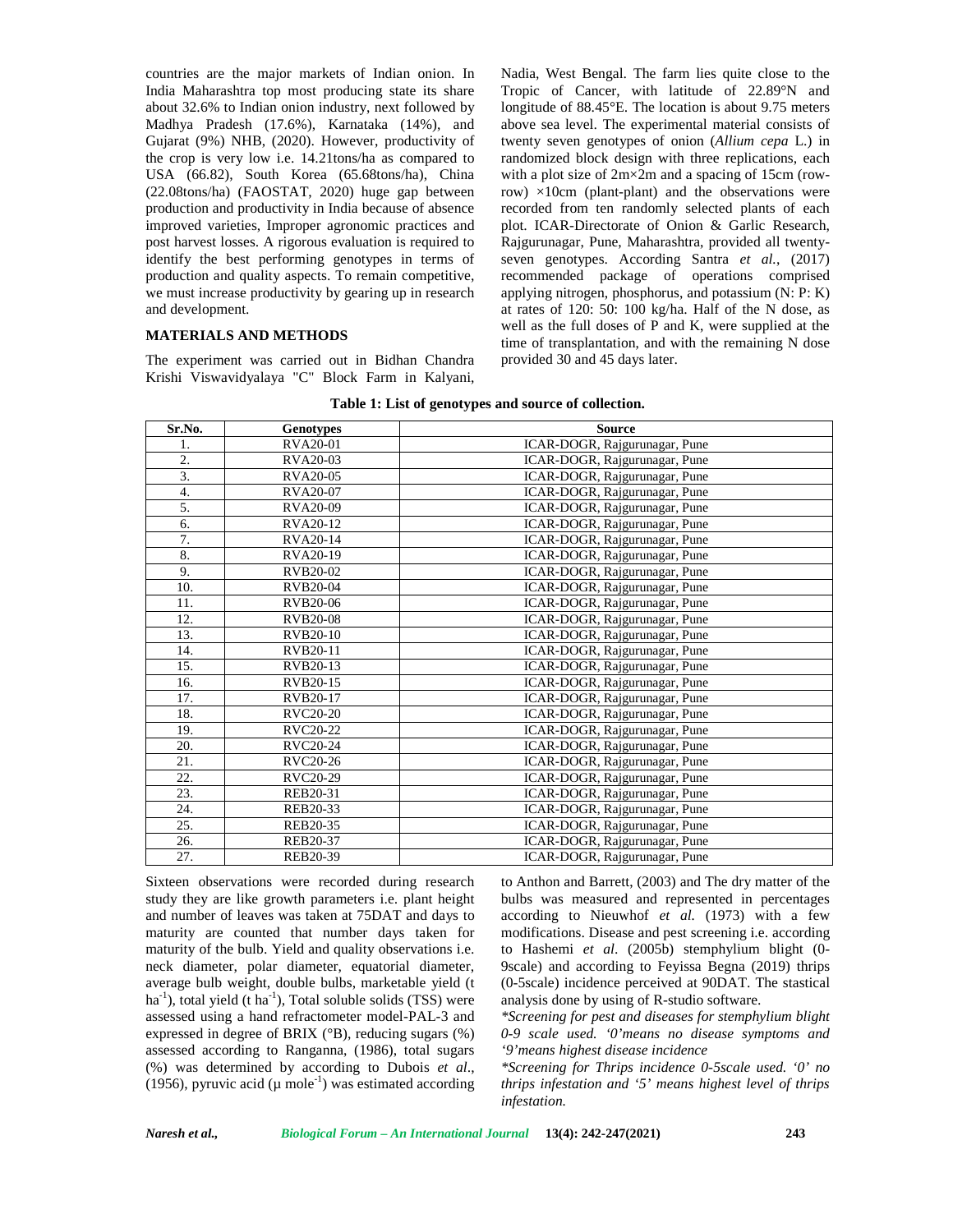| Sr.No. |                                             | Source of variation with degrees of freedom |               |           |  |  |  |
|--------|---------------------------------------------|---------------------------------------------|---------------|-----------|--|--|--|
|        | <b>Characters</b>                           | Replication(2)                              | Genotypes(26) | Error(52) |  |  |  |
| 1.     | Plant height (cm)                           | 38.397                                      | 103.029       | 24.992    |  |  |  |
| 2.     | Number of leaves                            | 0.783                                       | 1.452         | 0.296     |  |  |  |
| 3.     | Days to Maturity (days)                     | 0.111                                       | 29.341        | 0.11111   |  |  |  |
| 4.     | Neck Diameter (mm)                          | 5.315                                       | 3.701         | 1.829     |  |  |  |
| 5.     | Polar diameter (mm)                         | 17.227                                      | 26.882        | 6.216     |  |  |  |
| 6.     | Equatorial diameter (mm)                    | 3.952                                       | 13.69842      | 7.887329  |  |  |  |
| 7.     | Average Bulb Weight (gm)                    | 195.1406<br>164.677                         |               | 77.7479   |  |  |  |
| 8.     | Thrips Incidence (%)                        | 112.790                                     | 482.0209      | 141.867   |  |  |  |
| 9.     | Stemphylium blight (%)                      | 65.504<br>246.015                           |               | 38.79476  |  |  |  |
| 10.    | TSS (°Brix)                                 | 5.780855<br>0.179                           |               | 0.200798  |  |  |  |
| 11.    | Reducing Sugar (%)                          | 0.0005                                      | 1.228         | 0.026093  |  |  |  |
| 12.    | Total Sugar (%)                             | 0.898<br>0.019                              |               | 0.340405  |  |  |  |
| 13.    | Pyruvic Acid ( $\mu$ mole g <sup>-1</sup> ) | 0.005                                       | 2.606         | 0.00587   |  |  |  |
| 14.    | Dry matter $(\%)$                           | 20.598<br>0.0416                            |               | 0.800802  |  |  |  |
| 15.    | Marketable yield $(t \text{ ha}^{-1})$      | 4.523                                       | 4533.907      | 5.35031   |  |  |  |
| 16.    | Total yield $(t \text{ ha}^{-1})$           | 9.391                                       | 4594.556      | 6.019335  |  |  |  |

**Table 2: Analysis of variance.**

## **RESULTS AND DISCUSSION**

The mean performance of the genotypes for individual character is an essential criterion for excluding undesired types in any selection approach. This suggests that genetic research may serve as a viable source and provide opportunities for the selection of high yielding genotypes with suitable horticultural traits. The mean performance of 27 onion genotypes in terms of different yield and yield components is detailed parameter wise below.

Plant height (cm). The plant height of various genotypes given in Table 3. It shown as significantly variation among genotypes. Highest plant height was recorded in genotype RVC20-22 (78.30cm) followed by RVC20-29 (75.43 cm) and RVB20-02 (73.73 cm) and minimum were observed in RVC20-20 (56.67 cm) and REB20-37 (56.83 cm). The general mean for this character was 65.50 cm within the range of 56.67 cm to 78.30 cm. Similar results also find by SA Ganie *et al.* (2019).

**Number of leaves per plant.** Data on number of leaves are represented in Table 3. Number of leaves per plant varied from 6.70 to 9.60 with a total mean of 7.83. Maximum number of leaves was observed in genotype RVC20-22 (9.6) followed by RVC20-29 (8.9) and RVC20-24 (8.73) and minimum were observed in RVB20-02 (6.7) and RVC20-20 (6.97). Menon *et al.* (2016) also reported similar results.

**Days to maturity (days).** The days to maturity was recorded at 75 per cent of neck fall observed. There was significant variation seen among the genotypes. The general mean for days to maturity was 103.63 days and it ranged from 96-108 days. REB20-35 and REB20-39 (96days) requires minimum number of days to maturity followed by RVB20-04, while RVC20-20 and RVC20- 22 (108days) required maximum number of day's maturity.

**Neck Diameter (mm).** Neck diameter varied from to 7.97 (mm) with an overall mean 4.97 (mm). The maximum neck diameter was recorded in genotype RVB20-10 (7.97 mm) followed by RVB20-02 (6.84 mm), RVA20-09 (6.56 mm) and RVB20-08& RVC20

22 (6.22 mm) while, the minimum neck diameter was recorded in genotype RVB20-04 (3.63mm) and RVB20-11 (3.74mm). Dewangan, *et al.,* (2012) also find the same results.

**Polar Diameter (mm).** Polar diameter variedfrom 34.9 to 48.5 (mm) with an overall mean 43.69 (mm). The maximum polar diameter was recorded in genotype RVA20-09 (48.5 mm) followed by RVC20-22 (48.2 mm), RVC20-29 (47.2 mm) and RVC20-24 (46.53 mm) while, the minimum polar diameter was recorded in genotype RVB20-04 (34.9 mm) followed by RVB20- 10 (37.87 mm) and RVB20-02 (39.93 mm). Khusboo *et al.,* (2018) observed also similar results.

**Equatorial Diameter (mm).** Equatorial diameter varied from 43.13 mm-51.87 mm with an overall mean 46.89 mm. The maximum equatorial diameter was recorded in genotype RVC20-22 (51.87mm) followed by RVC20-29 (50.97 mm), RVC20-26 (50.37 mm) and RVC20-24 (49.13 mm) while, the minimum polar diameter was recorded in genotype RVB20-10 (43.13 mm) followed by RVB20-06 (43.3 mm) and RVA20-19 (43.87 mm). Khusboo *et al.* (2018) observed also similar results.

**Average Bulb Weight (gm).** The range and general mean for average bulb weight was recorded 46.53- 74.6g and 58.37g respectively. Highest average bulb weight found highest in the variety RVC20-22 (74.6 g) followed by RVA20-14 (72.7 g), RVC20-29 (70.8 g) and RVA20-12 (69.47 g) and lowest in RVB20-04 (46.53 g). Kasera *et al.* (2019) also reported similar results.

**Marketable yield (t ha-1).** For marketable yield, there was significant variation reported among genotypes. The average marketable yield was  $18.46t$  ha<sup>-T</sup>. RVC20-22 had the highest marketable yield  $(26.04 \text{ t} \text{ ha}^{-1})$  and was followed by RVC20-29  $(25.12 \text{ t} \text{ ha}^{-1})$  and RVC20-24  $(24.72 \text{ t} \text{ ha}^{-1})$  while RVB20-02 had the lowest yield  $(12.06 \text{ t} \text{ ha}^{-1})$  and was followed by RVB20-04  $(13.07)$ t ha<sup>-1</sup>) and RVA20-07 (13.65 t ha<sup>-1</sup>). RVC20-29 recorded significantly higher yield compare to other genotypes due to the production significantly larger size bulbs with more length, diameter and weight.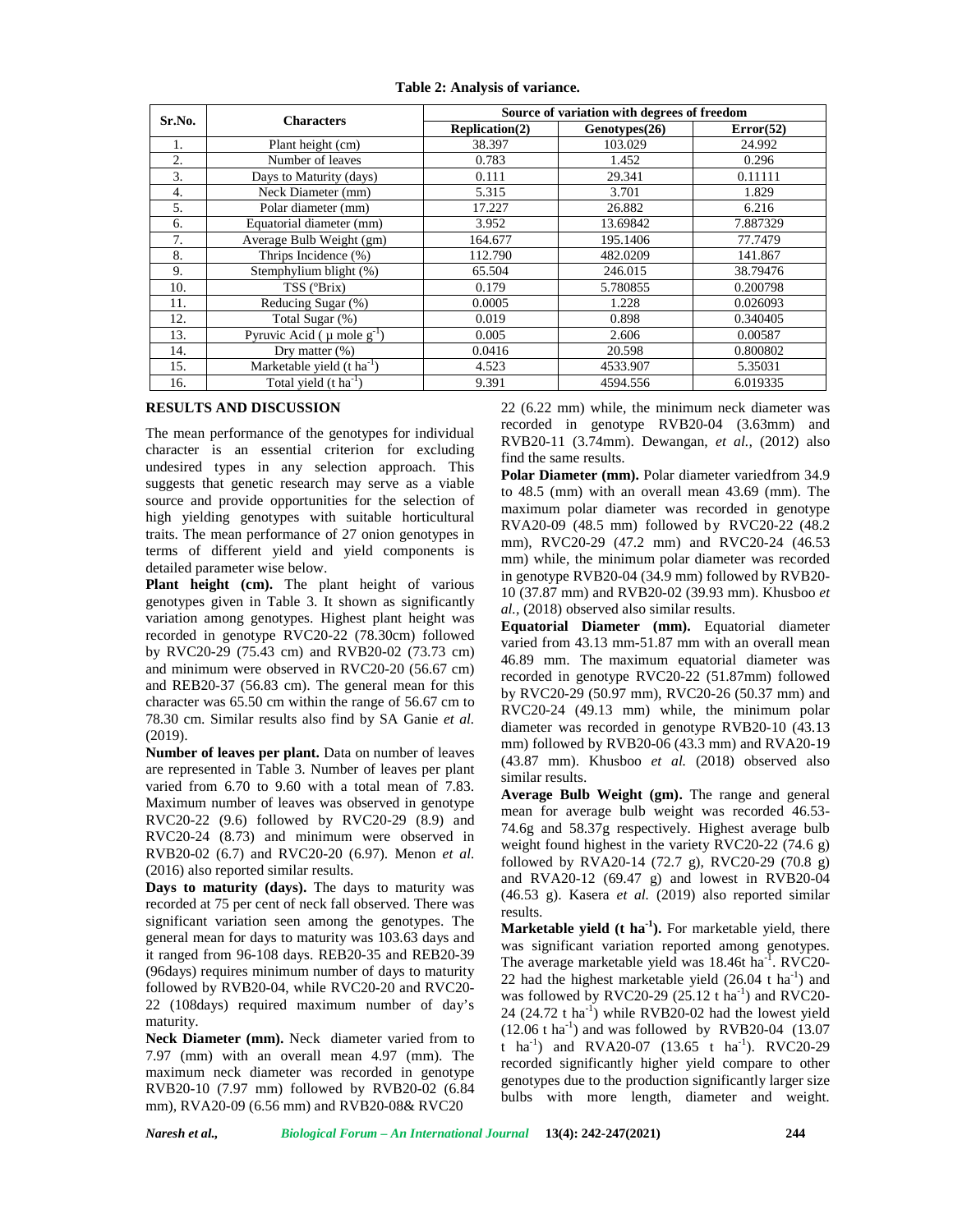| <b>Genotypes</b>    | PH(cm) | <b>NOL</b> | <b>DTM</b> | ND/mm) | PD(mm) | ED(mm) | ABW(gm) | $MY(t)$ ha<br>1) | $TY(t \, ha^{-1})$ |
|---------------------|--------|------------|------------|--------|--------|--------|---------|------------------|--------------------|
| <b>RVA20-01</b>     | 66.27  | 7.97       | 103.00     | 4.17   | 43.57  | 46.60  | 57.17   | 16.81            | 16.87              |
| <b>RVA20-03</b>     | 66.53  | 8.47       | 102.00     | 3.90   | 44.50  | 46.70  | 60.57   | 20.64            | 20.74              |
| <b>RVA20-05</b>     | 69.20  | 8.43       | 105.00     | 5.36   | 44.33  | 46.80  | 58.10   | 17.86            | 17.96              |
| <b>RVA20-07</b>     | 62.63  | 7.50       | 102.00     | 3.93   | 42.73  | 44.47  | 51.17   | 13.65            | 13.71              |
| <b>RVA20-09</b>     | 58.50  | 7.90       | 106.00     | 6.56   | 48.50  | 46.50  | 64.10   | 16.41            | 16.57              |
| <b>RVA20-12</b>     | 66.40  | 8.63       | 102.00     | 3.92   | 42.60  | 48.77  | 69.47   | 21.74            | 21.79              |
| <b>RVA20-14</b>     | 61.83  | 8.67       | 104.00     | 5.05   | 45.57  | 48.36  | 72.70   | 23.44            | 23.48              |
| <b>RVA20-19</b>     | 62.87  | 8.10       | 102.00     | 3.65   | 44.23  | 43.87  | 49.03   | 14.65            | 14.72              |
| <b>RVB20-02</b>     | 73.73  | 6.70       | 105.00     | 6.84   | 39.93  | 44.97  | 53.40   | 12.06            | 12.11              |
| <b>RVB20-04</b>     | 63.53  | 7.37       | 97.00      | 3.63   | 34.90  | 47.10  | 46.53   | 13.06            | 13.29              |
| <b>RVB20-06</b>     | 72.13  | 7.23       | 103.00     | 5.91   | 40.67  | 43.30  | 52.17   | 14.72            | 14.76              |
| <b>RVB20-08</b>     | 70.23  | 7.10       | 105.00     | 6.22   | 42.30  | 46.87  | 51.60   | 16.31            | 16.33              |
| <b>RVB20-10</b>     | 59.17  | 7.43       | 104.00     | 7.97   | 37.87  | 43.13  | 48.47   | 16.70            | 16.76              |
| <b>RVB20-11</b>     | 71.20  | 7.90       | 105.00     | 3.74   | 44.03  | 46.37  | 65.87   | 20.94            | 21.02              |
| <b>RVB20-13</b>     | 67.50  | 7.73       | 104.00     | 4.46   | 44.73  | 45.87  | 48.43   | 15.24            | 15.32              |
| <b>RVB20-15</b>     | 65.53  | 7.90       | 104.00     | 4.38   | 44.27  | 47.05  | 58.67   | 17.31            | 17.36              |
| <b>RVB20-17</b>     | 59.37  | 7.63       | 104.00     | 4.39   | 41.23  | 45.53  | 51.87   | 17.04            | 17.35              |
| <b>RVC20-20</b>     | 56.67  | 6.97       | 108.00     | 5.42   | 43.67  | 48.37  | 55.23   | 18.39            | 18.47              |
| <b>RVC20-22</b>     | 78.30  | 9.60       | 108.00     | 6.22   | 48.23  | 51.87  | 74.60   | 26.04            | 26.11              |
| <b>RVC20-24</b>     | 72.87  | 8.73       | 106.00     | 4.98   | 46.53  | 49.13  | 63.30   | 24.71            | 24.82              |
| <b>RVC20-26</b>     | 60.23  | 7.20       | 106.00     | 4.60   | 44.83  | 50.37  | 65.50   | 24.19            | 24.26              |
| <b>RVC20-29</b>     | 75.43  | 8.90       | 107.00     | 4.26   | 47.20  | 50.97  | 70.80   | 25.12            | 25.52              |
| <b>REB20-31</b>     | 59.87  | 7.33       | 106.00     | 5.63   | 46.50  | 47.77  | 63.50   | 18.18            | 18.25              |
| <b>REB20-33</b>     | 63.47  | 7.03       | 105.00     | 5.70   | 44.27  | 45.80  | 59.53   | 16.87            | 16.91              |
| <b>REB20-35</b>     | 66.30  | 7.17       | 96.00      | 4.66   | 45.57  | 46.03  | 48.67   | 21.48            | 21.82              |
| <b>REB20-37</b>     | 56.83  | 8.10       | 103.00     | 4.33   | 41.93  | 47.20  | 60.40   | 15.34            | 15.41              |
| <b>REB20-39</b>     | 61.93  | 7.63       | 96.00      | 4.18   | 45.00  | 46.30  | 55.03   | 19.37            | 19.64              |
| Mean                | 65.50  | 7.83       | 103.63     | 4.97   | 43.69  | 46.89  | 58.37   | 18.46            | 18.57              |
| $SE(m)$ ±           | 2.886  | 0.314      | 0.192      | 0.781  | 1.440  | 1.621  | 5.091   | 1.335            | 1.416              |
| CD                  | 8.19   | 0.89       | 0.55       | 2.22   | 4.09   | 4.60   | 14.45   | 3.79             | 4.02               |
| $\overline{\rm cv}$ | 7.63   | 6.95       | 0.32       | 27.24  | 5.71   | 5.99   | 15.11   | 1.25             | 1.32               |

**Table 3: Mean table of twenty-seven genotypes' growth and yield characteristics.**

PH=Plant height, NOL=Number of leaves, DTM=Days to maturity, ND=Neck diameter, PD=Polar diameter, ED=Equatorial diameter, ABW=Average bulb weight, MY=Marketable yield and TY=Total yield

| Table 4: Mean table for Disease, Pest screening and quality parameters of twenty seven genotypes. |  |  |  |
|---------------------------------------------------------------------------------------------------|--|--|--|
|---------------------------------------------------------------------------------------------------|--|--|--|

| <b>Genotypes</b> | Stemphylium<br>blight $(\% )$ | <b>Thrips Incidence</b><br>(%) | $TSS(^oB)$ | RS(%) | TS (%) | $PA(\mu \text{ mole})$<br>$g^{-1}$ | DM(%) |
|------------------|-------------------------------|--------------------------------|------------|-------|--------|------------------------------------|-------|
| <b>RVA20-01</b>  | 29.21                         | 27.33                          | 14.20      | 2.75  | 2.95   | 1.91                               | 14.22 |
| <b>RVA20-03</b>  | 32.56                         | 33.33                          | 10.80      | 2.73  | 2.82   | 1.86                               | 15.19 |
| <b>RVA20-05</b>  | 34.77                         | 32.67                          | 13.20      | 2.43  | 2.88   | 3.01                               | 9.53  |
| <b>RVA20-07</b>  | 39.59                         | 30.00                          | 11.50      | 2.81  | 2.90   | 1.82                               | 10.82 |
| <b>RVA20-09</b>  | 21.09                         | 34.67                          | 13.20      | 2.42  | 2.50   | 3.84                               | 15.31 |
| <b>RVA20-12</b>  | 17.76                         | 27.33                          | 10.20      | 3.25  | 3.35   | 3.89                               | 14.48 |
| <b>RVA20-14</b>  | 19.98                         | 23.33                          | 11.60      | 2.83  | 3.26   | 3.35                               | 11.39 |
| <b>RVA20-19</b>  | 20.70                         | 41.33                          | 10.60      | 2.17  | 2.29   | 4.23                               | 16.03 |
| <b>RVB20-02</b>  | 29.59                         | 35.33                          | 11.80      | 3.11  | 3.25   | 3.61                               | 9.77  |
| <b>RVB20-04</b>  | 49.95                         | 48.00                          | 9.00       | 3.44  | 3.56   | 3.75                               | 15.42 |
| <b>RVB20-06</b>  | 27.01                         | 40.67                          | 12.70      | 1.86  | 2.28   | 1.36                               | 13.43 |
| <b>RVB20-08</b>  | 29.23                         | 46.67                          | 10.20      | 2.92  | 3.05   | 3.48                               | 13.51 |
| <b>RVB20-10</b>  | 38.48                         | 46.67                          | 9.70       | 2.51  | 2.60   | 2.03                               | 15.03 |
| <b>RVB20-11</b>  | 35.89                         | 38.67                          | 12.90      | 2.43  | 2.51   | 1.56                               | 11.07 |
| <b>RVB20-13</b>  | 29.58                         | 34.00                          | 9.80       | 2.71  | 2.99   | 2.24                               | 14.09 |
| <b>RVB20-15</b>  | 35.89                         | 50.00                          | 12.10      | 2.23  | 2.89   | 2.53                               | 10.02 |
| <b>RVB20-17</b>  | 28.47                         | 55.33                          | 13.70      | 2.13  | 3.00   | 4.18                               | 13.34 |
| <b>RVC20-20</b>  | 24.79                         | 18.67                          | 10.10      | 3.10  | 3.67   | 3.71                               | 13.92 |
| <b>RVC20-22</b>  | 25.90                         | 18.00                          | 11.10      | 2.52  | 3.47   | 3.79                               | 13.03 |
| <b>RVC20-24</b>  | 17.39                         | 12.67                          | 11.70      | 3.98  | 4.45   | 3.85                               | 12.59 |
| <b>RVC20-26</b>  | 20.70                         | 18.00                          | 11.10      | 3.57  | 3.81   | 3.41                               | 12.73 |
| <b>RVC20-29</b>  | 21.83                         | 16.00                          | 12.80      | 3.25  | 3.36   | 3.51                               | 10.58 |
| <b>REB20-31</b>  | 16.28                         | 16.67                          | 11.60      | 3.92  | 4.24   | 3.32                               | 8.22  |
| <b>REB20-33</b>  | 14.80                         | 14.00                          | 12.60      | 2.18  | 3.10   | 1.98                               | 7.63  |
| <b>REB20-35</b>  | 13.69                         | 18.67                          | 12.10      | 2.79  | 2.89   | 4.35                               | 14.62 |
| <b>REB20-37</b>  | 28.47                         | 17.33                          | 10.20      | 3.70  | 4.01   | 3.38                               | 18.24 |
| <b>REB20-39</b>  | 11.84                         | 17.33                          | 9.50       | 4.34  | 4.82   | 4.23                               | 16.57 |
| Mean             | 26.50                         | 30.10                          | 11.48      | 2.90  | 3.20   | 3.12                               | 12.99 |
| $SE(m)$ ±        | 3.596                         | 6.877                          | 0.259      | 0.093 | 0.291  | 0.044                              | 0.517 |
| CD               | 10.20                         | 19.51                          | 0.73       | 0.26  | 0.83   | 0.13                               | 1.47  |
| CV               | 23.51                         | 39.57                          | 3.90       | 5.57  | 15.78  | 2.46                               | 6.89  |

TSS=Total Soluble Solids, RS=Reducing sugar, TS=Total sugar, PA=Pyruvic acid and DM=Dry matter

*Naresh et al., Biological Forum – An International Journal* **13(4): 242-247(2021) 245**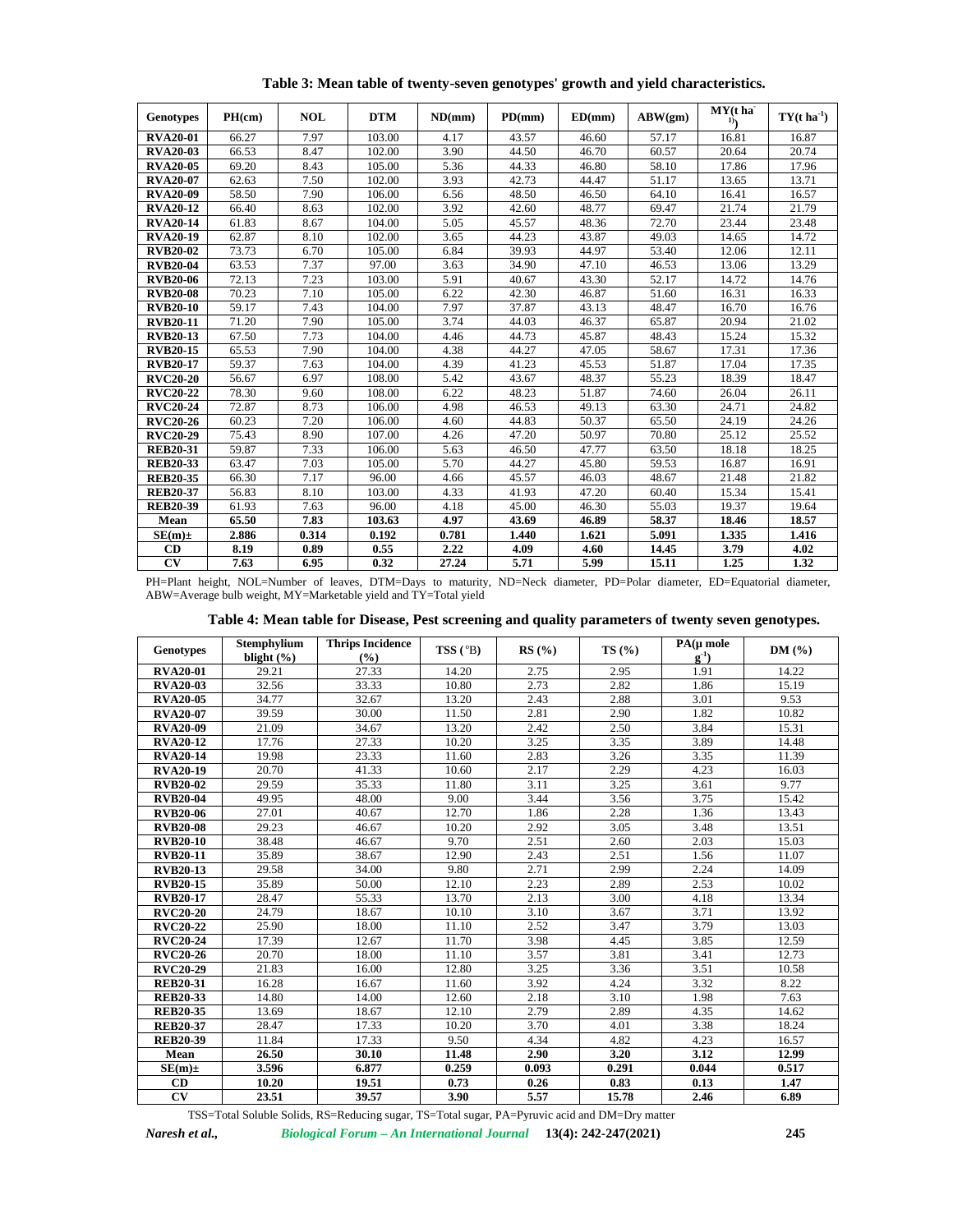

**Bulb photographs of twenty seven onion genotypes**



General view of experimental field at 30 Days after transplanting Location: C'block, Kalyani, Nadia, West Bengal Lattitude & Longitude: 22°58′59.99″N 88°28′59.99″E

**Total Yield (t ha-1).** In terms of total yield, there was substantial heterogeneity among genotypes. The general mean for total yield was  $18.57t$  ha<sup>-1</sup> and it ranged from REB20-31<br>12.11 to 26.11t ha<sup>-1</sup>. The bighest marketable yield was in PVP20. 12.11 to  $26.11t$  ha<sup>-1</sup>. The highest marketable yield was in 1 recorded in RVC20-22  $(26.11t \text{ ha}^{-1})$  and followed by 19 $(2)$ RVC20-29 (25.53t ha<sup>-1</sup>), RVC20-24 (24.82t ha<sup>-1</sup>) while the minimum yield was observed in RVB20-02 (12.11t  $ha^{-1}$ ) and followed by RVB20-04 (13.29t  $ha^{-1}$ ) and Higher  $RVA20-07$  (13.71t ha<sup>-1</sup>). Maximum average bulb RVA20-07 (13.71t ha<sup>-1</sup>). Maximum average bulb (<br>weight and size results to give maximum total yield (t a<br>ha<sup>-1</sup>).  $ha^{-1}$ ). **Field (t ha**<sup>-1</sup>). In terms of total yield, there was<br>tial heterogeneity among genotypes. The general<br>por total yield was 18.57t ha<sup>-1</sup> and it ranged from<br>Fo 26.11t ha<sup>-1</sup>. The highest marketable yield was<br>in RVC20-22 (2 12.11 to 26.11t ha<sup>-1</sup>. The highest marketable<br>recorded in RVC20-22 (26.11t ha<sup>-1</sup>) and fol<br>RVC20-29 (25.53t ha<sup>-1</sup>), RVC20-24 (24.82t h<br>the minimum yield was observed in RVB20-0<br>ha<sup>-1</sup>) and followed by RVB20-04 (13.29t<br>B

**Total Soluble Solids (<sup>o</sup>Brix).** Maximum Total Soluble Solids was observed in genotype  $RVA20-01$  (14.0 $^{\circ}B$ ) **Total Soluble Solids (°Brix).** Maximum Total Soluble RVB<br>Solids was observed in genotype RVA20-01 (14.0°B) cent).<br>followed by RVB20-17 (13.70°B), RVA20-05&09 **Pyru** (13.20 ºB) and minimum were observed in RVB20-04  $(9.0^{\circ}B)$  followed by REB20-39  $(9.5^{\circ}B)$  and RVB20-10 from (9.7 °B). TSS showed a range from 9.00 to  $14.00^{\circ}$ B with a general mean of  $11.48^{\circ}$ B. Ganiger *et al.* (2018) for found similar results. **Soluble Solids (<sup>o</sup>Brix).** Maximum Total was observed in genotype RVA20-01 (d by RVB20-17 (13.70°B), RVA20<sup>9</sup>B) and minimum were observed in RV followed by REB20-39 (9.5°B) and RV ). TSS showed a range from 9.00 to (9.7 °B). TSS showed a range from 9.00 with a general mean of  $11.48^{\circ}$ B. Ganiger found similar results.<br>**Reducing sugar (%).** Reducing sugar variatio 4.34 percent, with a mean value of 2.90

**Reducing sugar (%).** Reducing sugar varied from 1.86 as lo to 4.34 percent, with a mean value of 2.90 percent. The follo

highest reducing sugar was found in REB20-39 (4.34 Per cent), followed by RVC20-24 (3.98 Per cent) and REB20-31 (3.92 Per cent), while the lowest was found in RVB20-06 (1.86 Per cent), and followed by RVA20- 19 (2.29 Per cent), RVA20-09 (2.50 Per cent). highest reducing sugar was found in REB20-39 (4.34<br>Per cent), followed by RVC20-24 (3.98 Per cent) and<br>REB20-31 (3.92 Per cent), while the lowest was found<br>in RVB20-06 (1.86 Per cent), and followed by RVA20-

**Total sugar (%).** The total sugar content ranged from 2.28 to 4.82 percent, with a mean value of 3.20 percent. Highest total sugar content was observed in REB20-39 (4.82 Per cent) followed by RVC20-24 (4.45 Per cent) and REB20-31(4.24 Per cent) while minimum was observed in RVB20-06 (2.28Per cent) followed by followed RVB20-17(2.13 Per cent) and RVA20-19 (2.17 Per cent). Bal, *et al.*, (2020) also reported similar results. to 4.82 percent, with a mean value of 3.20 percent.<br>est total sugar content was observed in REB20-39<br>Per cent) followed by RVC20-24 (4.45 Per cent)<br>REB20-31(4.24 Per cent) while minimum was

**Pyruvic acid (µmole g<sup>-1</sup>).** Highly significant variation observed in pyruvic acid content results show ranges from 1.36 to 4.35  $\mu$ mole/g. REB20-35 (4.35  $\mu$ mole g<sup>-1</sup>) **Pyruvic acid (µmole g<sup>-1</sup>).** Highly significant variation observed in pyruvic acid content results show ranges from 1.36 to 4.35 µmole/g. REB20-35 (4.35 µmole g<sup>-1</sup>) had showed that the highest pyruvic acid content followed by RVA20-19 (4.23  $\mu$ mole g<sup>-1</sup>) and REB20followed by RVA20-19 (4.23  $\mu$ mole g<sup>-1</sup>) and REB20-<br>39 (4.23  $\mu$ mole g<sup>-1</sup>). RVB20-06(1.36  $\mu$ mole g<sup>-1</sup>.) found as lowest pyruvic acid content among the genotypes followed by  $RVB20-11$  (1.56  $\mu$ mole  $g^{-1}$ ) and  $RVA20$ followed by RVB20-11 (1.56  $\mu$ mole g<sup>-1</sup>) and RVA20-